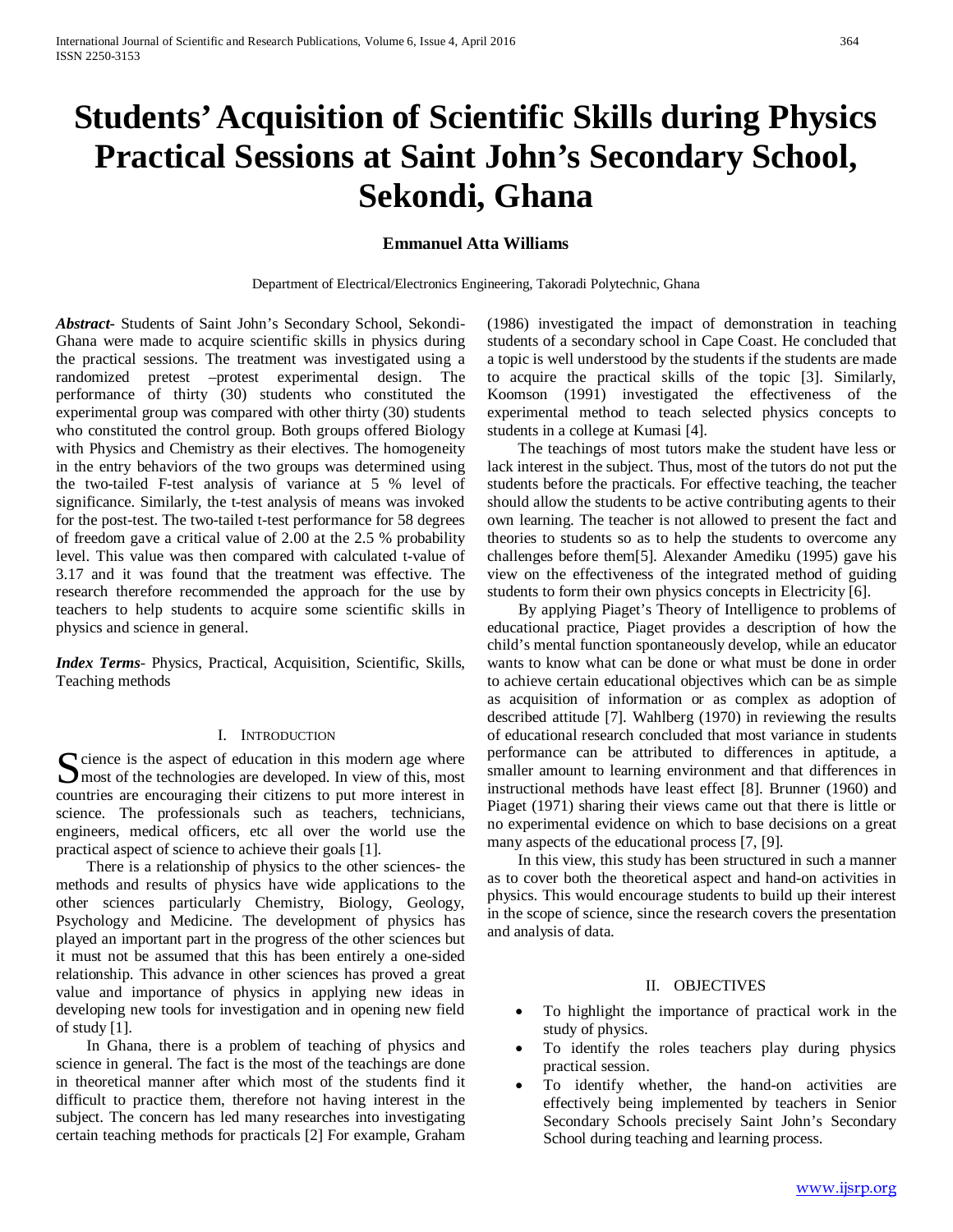- To identify any problems encountered by students during physics practical session.
- To give suggestions and recommendations as to how the scheme would be improved.

# III. HYPOTHESIS

 The hypothesis that can be considered for this study is as follows: **Students who spend more hours doing physics practicals acquire more scientific skills than students who spend less hours during physics practicals.**

#### IV. METHODOLOGY

## A. Research Design

 The study used for this purpose was randomised pre-test and post-test experimental design. This design was appropriate for the researcher because the data for this study were collected from sample of students from Ghanaian Secondary students in order to improve their level of physics through scientific skills acquisition.

## B. Population, Sample Size and Sampling Techniques

 Saint John's Secondary Schools has six classrooms for the science students with the total of 240. It was impossible however for the researcher to conduct the study on all the students due to factors such as time and financial constraints and proximity of the sample groups to the researcher. The researcher therefore made a sample of 60 students who were in SS2. The sampling procedure used was a random sampling. Sixty (60) students who were present took part in this exercise. Of these, thirty (30) students constituted the control group and the other thirty (30) constituted the experimental group.

#### C. Research Instrument

 The instrument used to collect the data was randomised pretest and post-test experimental design. The randomised pre-testpost-test experiment was designed to solicit the students to acquire scientific skills and to highlight teachers' roles during practical sessions. It was also intended to highlight problems students had encountered during practical session and solve problems not still solved and give suggestions and recommendations as to how the scheme could be improved.

 The pre-test-post-test experiment consisted of some practical questions. The questions were in the form of standardized test that required the students' solutions by scientific skills (observation, manipulative skills, interpretation of diagrams, etc.) already required. After which the students drew their conclusion(s). This approach therefore helped the students as well as the teachers thereby improving the performance of students in practical physics and science in general.

 The randomized pre-test-post-test design instrument which consisted of identifying Control and Experimental groups for the purpose of comparison was selected as the most applicable owing to the definite identifies of the sample fields. The two groups consisted of sixty (60) students who were SS2 students of Saint John's Secondary School, Sekondi for 1998 academic year. Both groups were made to have physics practicals on selected topics in optics as a pre-test during the third term of the 1998 academic programme. They were then post-tested after a period of eight (8) weeks on selected topics in mechanics.

#### D. Subject

 The selection of the subject did not require any sampling method. The groups were self-selected based on their placement in their Senior Secondary School programme as science students. Thirty (30) who constitute the control group and the other thirty who constitute the experimental group both offer Biology with Physics and Chemistry. Both groups were students of Saint John's Secondary School, Sekondi-Ghana. In order to statistically ascertain the homogeneity of these groups, the F-test was used to compare the groups' means on the pre-test practical assessment test instrument.

# E. Treatment Procedure

 The treatment (Experimental) group consisted of thirty (30) students enrolled in the elective physics course. The group met for four (4) hours each week over a period of two (2) months. The researcher believed that students completing the course should have acquired some scientific skills in practical physics. The students were presented with numerous hands-on activities centred on both optical and mechanical experiences. The practical physics test instrument on optics was administered as the pre-test for both the Experimental and Control groups.

 The control group consisted of thirty (30) students were opposed to theoretical physics of some topics in Optics and Mechanics after pre-test. Therefore, the students encountered few practical physics after pre-test. Upon completion of the course, both the experimental and control groups were made to take a physics practicals on selected topic in Mechanics as a post-test.

# F. Data Analysis Procedure

 The pre-test and post-test means as well as the standard deviations of the control and experimental groups were first determined from raw data. In a manner of that gave a quotient whose value exceeds or equal to unity, the value obtained was compared with a critical F-value obtained for 29 degree of freedom of  $P = 0.05$  significant level. Similarly, the post-test means and standard deviations of both experimental and control groups were substituted into the pooled sample t-test formula. The calculated t-value was then compared to the critical t-value determined at the 58 degrees of freedom at  $P = 0.025$  significant  $level[10]$ .

In the collection of data, the following assumptions were made:

- The samples of each group were randomly and independently drawn from the population.
- Both groups were normally instituted each with mean (x) and variance.
- The two-tailed test statistical analysis at  $P = 0.025$ level of significance was most appropriate for testing the hypothesis.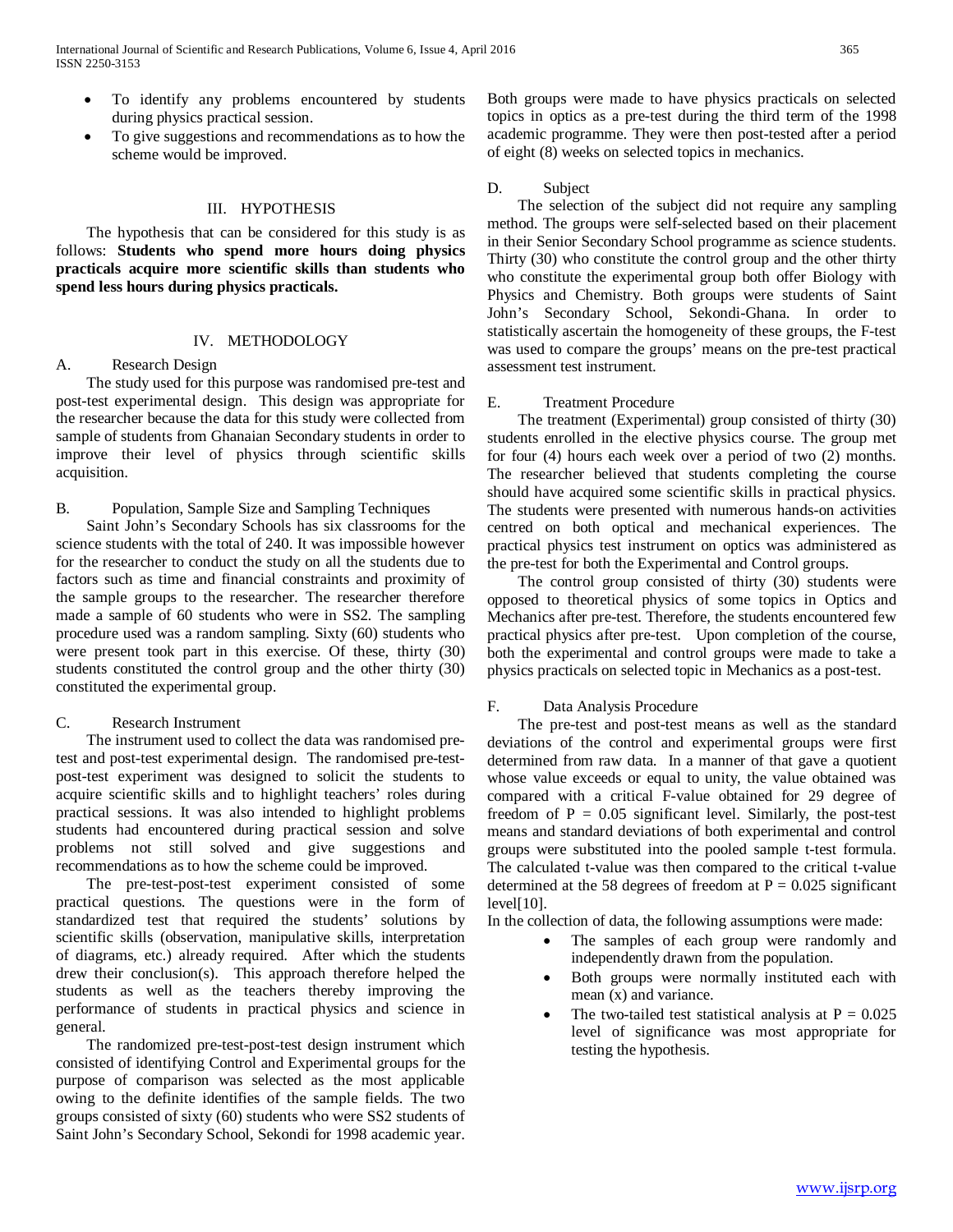# V. RESULTS

 The F- test was used to compare the entry behaviours of the two groups using Pre-test data ( Table 1). There was no statistically significant difference of  $P = 0.05$  between the two groups. Similarly, the Post-test data was used to determine if the research treatment on the groups was effective. The groups were then compared using two–tailed test subject to the research hypothesis. There was a statistically significant at  $P = 0.025$  level grade difference between these means.

#### A. The Pre-test Analysis

 Table 1 below summarizes the data on the pre-test assessment of the control and Experimental groups in order to compare their entry behaviour.

#### **Table 1 Performance of Groups on Pre-test**

| <b>GROUPS</b>       | <b>MEAN</b> | <b>STANDARD</b> | <b>NUMBER</b> |
|---------------------|-------------|-----------------|---------------|
|                     | $X\%$       | DEVIATIONS (S)  | (N)           |
| <b>CONTROL</b>      | 48.63       | 12.78           | 30            |
| <b>EXPERIMENTAL</b> | 49.70       | 13.13           | 30            |

# From the table above, the standard deviation for the Control group  $S_{C} = 12.78$  and that for Experimental group  $S_{E} = 13.13$ with F- value calculated as 1.06. Using the F-test table, the critical F- value determine for 29 degrees of at  $P = 0.05$  level of significance for each group is approximately 1.854.

Also, when the population ranges from samples normal and the population valances are equal, then the null hypothesis is supported as follows:

#### $F_{\text{calculated}} \leq F_{\text{critical}}$ [11]

 Since the above values hold, the null hypothesis is supported. Thus, there was no statistically significant difference between the two groups' entry behaviours.

#### B. The Post-test Analysis

 Table 2 gives a summary of data on the post-test assessment of the groups. This data is used to measure the effectiveness of the research treatment.

| Table 2                                   |  |  |  |  |
|-------------------------------------------|--|--|--|--|
| <b>Performance of Groups on Post-test</b> |  |  |  |  |
|                                           |  |  |  |  |

| <b>GROUP</b> | <b>MEAN</b>              | <b>STANDARD</b> | <b>NUMBER</b> |
|--------------|--------------------------|-----------------|---------------|
|              | $\mathbf{X} \mathcal{C}$ | DEVIATION(S)    | (N            |
| CONTROL      | 42.5                     | 13.26           | 30            |
| EXPERIMENTAL | 53.0                     | 15.40           | 30            |

 The hypothesis being tested was that the post-test mean score of the control group  $(X_C)$  differs significantly from the post-test mean score of the Experimental group  $(X_E)$ .

### C. Decision

From the t-value obtained, the critical value  $t_0 = 2.00$  and the calculated t-value  $t = 3.17$ .

The null hypothesis,  $H_0$  requires that  $t_0 = t$  whereas the research hypothesis H<sub>1</sub> requires that  $t_0 \neq t$ , hence from the latter hypothesis there is a statistically significant difference between the two post-test mean scores of the control and experimental groups. Thus difference was not due to chance[12]

# D. Result from Control Group

 The highest and lowest scores obtained during the pre-test exercise were 75% and 25% respectively. It was found out that most of the students had an average score during the pre-test. Also, concerning the post-test exercise the highest and lowest score obtained were 73% and 22 % respectively. It was again found that most of the students had an average score during the

post-test exercise. By comparing the two students (pre-test and post-test scores) of each student, it was realised that there was a significant decrease in the scores of most students. Only few of the students had the same scores. This therefore confirms **the Law of Disuse: "When practice is discontinued after establishing a bond between a stimulus and response, the connection gets weakened resulting in forgetting"[13].**

#### F. Result from Experimental Group

 The highest and lowest scores obtained during the pre-test exercise were 79% and 23% respectively. It was found out that most of the students had an average score in the pre-test exercise. Also, during the post-test exercise, the highest and lowest scores obtained were 80% and 20% respectively. It was found out that most of the students had an above-average score during the posttest exercise. By comparing the two scores (pre-test and post-test scores) of each student, it was realized that there was a significant increase in the scores of most students. This also confirms the Law of Disuse as stated above.